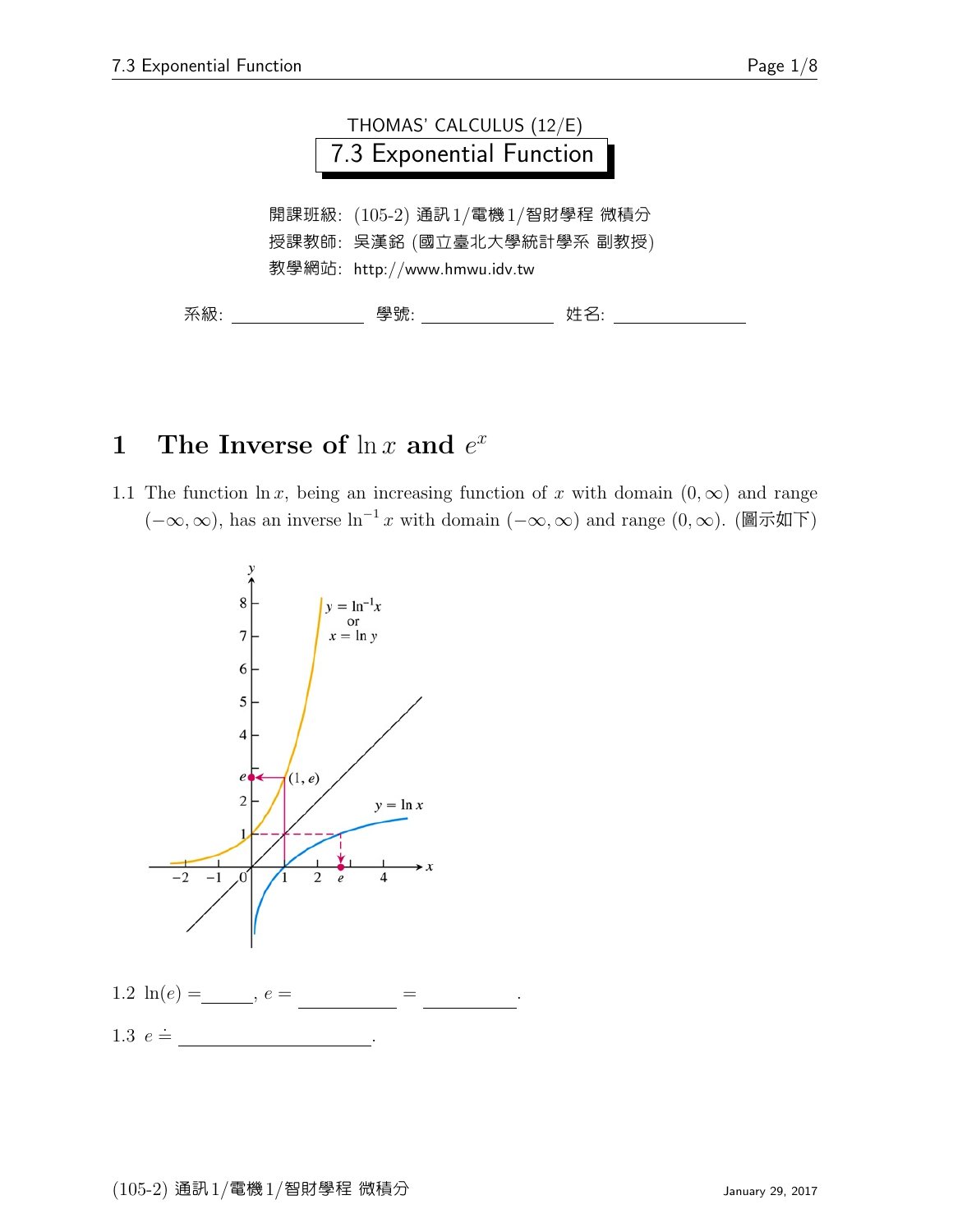

sol:

# 2 The Derivative and Integral of  $e^x$

2.1 Let 
$$
f(x) = \ln x
$$
 and  $y = e^x =$  \_\_\_\_\_\_\_. Then  $\frac{dy}{dx} =$  \_\_\_\_\_\_\_.

2.2 If *u* is any differentiable function of *x*, then 
$$
\frac{d}{dx} e^u =
$$
  
\n2.3  $\int e^u du =$   
\n $\circled{B}$  Ex. 2  
\n(a)  $\frac{d}{dx} (5e^x) =$   
\n(b)  $\frac{d}{dx} e^{-x} =$   
\n(b)  $\frac{d}{dx} e^{-x} =$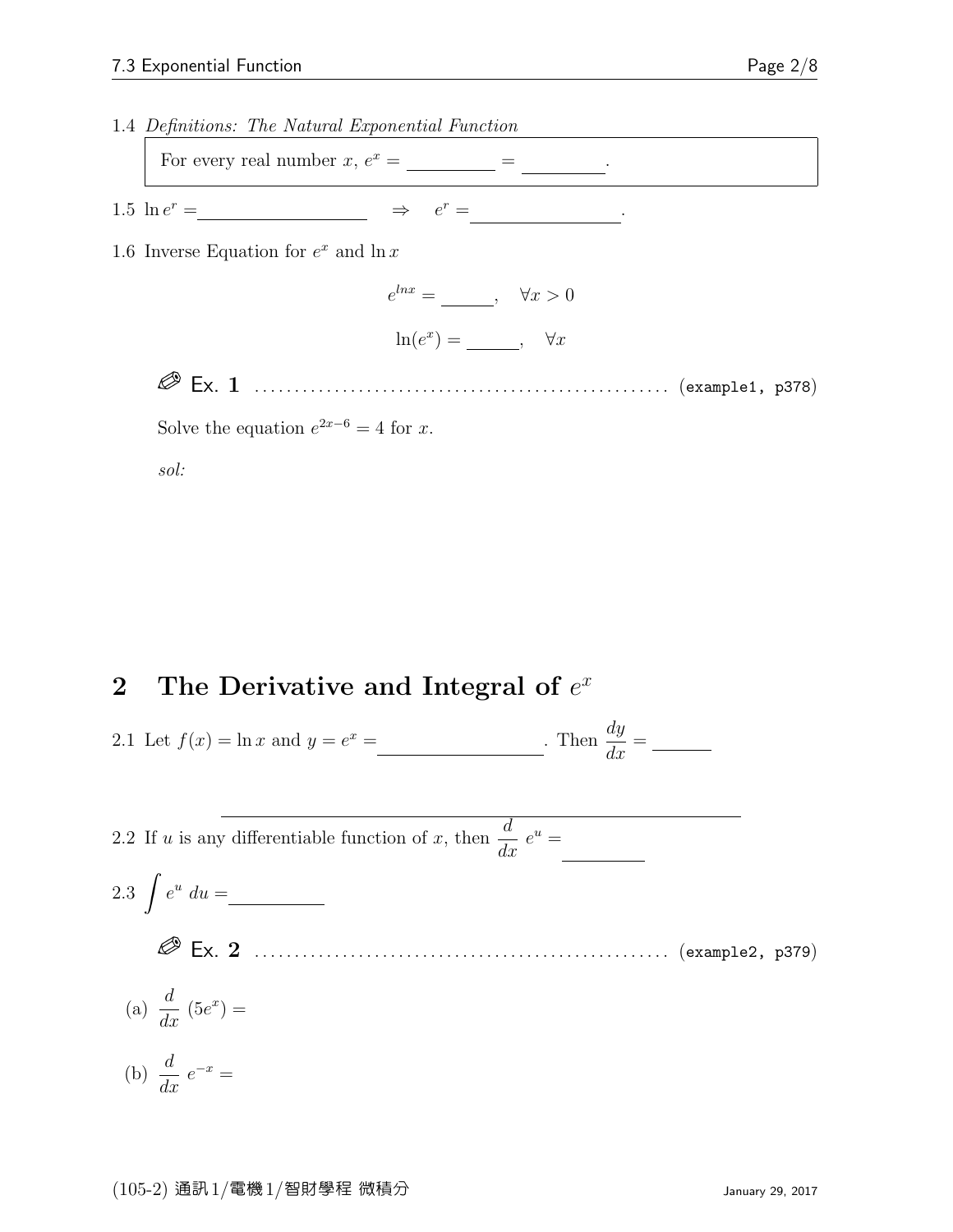$$
(c) \frac{d}{dx} e^{\sin x} =
$$

(d) 
$$
\frac{d}{dx} (e^{\sqrt{3x+1}}) =
$$

 Ex. 3 . . . . . . . . . . . . . . . . . . . . . . . . . . . . . . . . . . . . . . . . . . . . . . . . . . . . (example3, p379) (a)  $\int^{\ln 2}$ 0  $e^{3x} dx =$ 

(b) 
$$
\int_0^{\pi/2} e^{\sin x} \cos x \, dx =
$$

### 3 Laws of Exponents

3.1 Definitions: General Exponential Functions

For any numbers  $a > 0$  and x, the exponential function with base a is a  $\overline{\phantom{a}}$  $x = 1$ 

3.2 Theorem 3: Laws of Exponents for  $e^x$ 

For all numbers  $x, x_1$  and  $x_2$ , the natural exponential  $e^x$  obeys the following laws:

(a) 
$$
e^{x_1} \cdot e^{x_2} =
$$

(b) 
$$
e^{-1} =
$$

(c) 
$$
e^{x_1}/e^{x_2} =
$$

(d) 
$$
((e^{x_1})^{x_2}) =
$$

Proof of Law (a):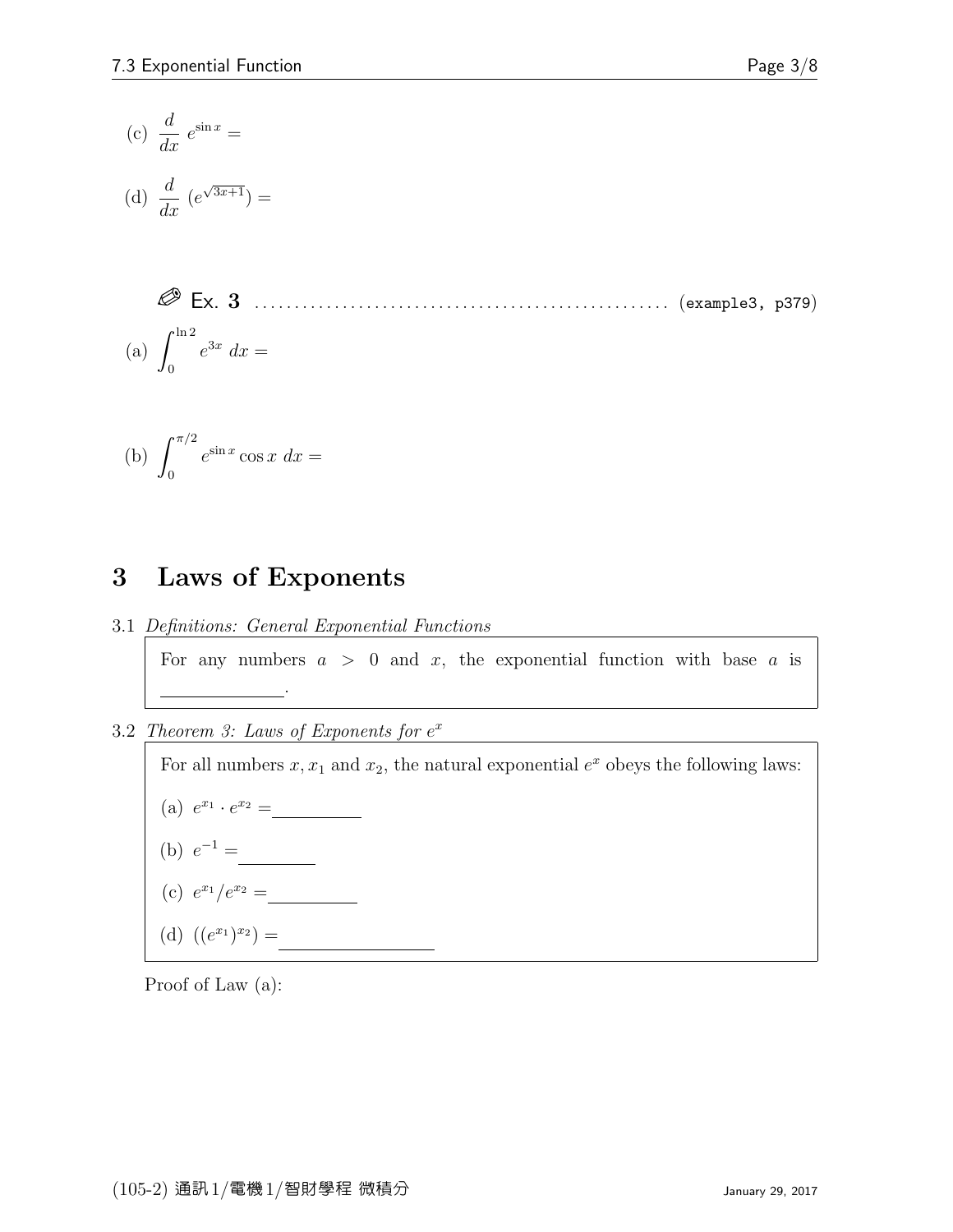.

Ex. 4 . . . . . . . . . . . . . . . . . . . . . . . . . . . . . . . . . . . . . . . . . . . . . . . . . . . . (example4, p382)

Differentiate  $f(x) = x^x, x > 0.$ sol:

# 4 The Number e Expressed as a Limit

4.1 Theorem 4: The Number e as a Limit

The number  $e$  can be calculated as the limit:  $e =$ 

#### Proof:

4.2 Power Rule (General Form)

If u is a positive differentiable function of x and n is any real number, then  $u^n$  is a differentiable function of x and  $\frac{d}{dt}$  $\frac{u}{dx}u^{n} =$ d<br>Bar .

4.3 Examples:

(a) 
$$
\frac{d}{dx}x^{\sqrt{2}} =
$$

(b)  $(2 + \sin 3x)^{\pi} =$ 

# 5 The Derivative of  $a^u$

5.1 If 
$$
a > 0
$$
, then  $\frac{d}{dx}a^x =$  \_\_\_\_\_\_\_\_\_\_\_.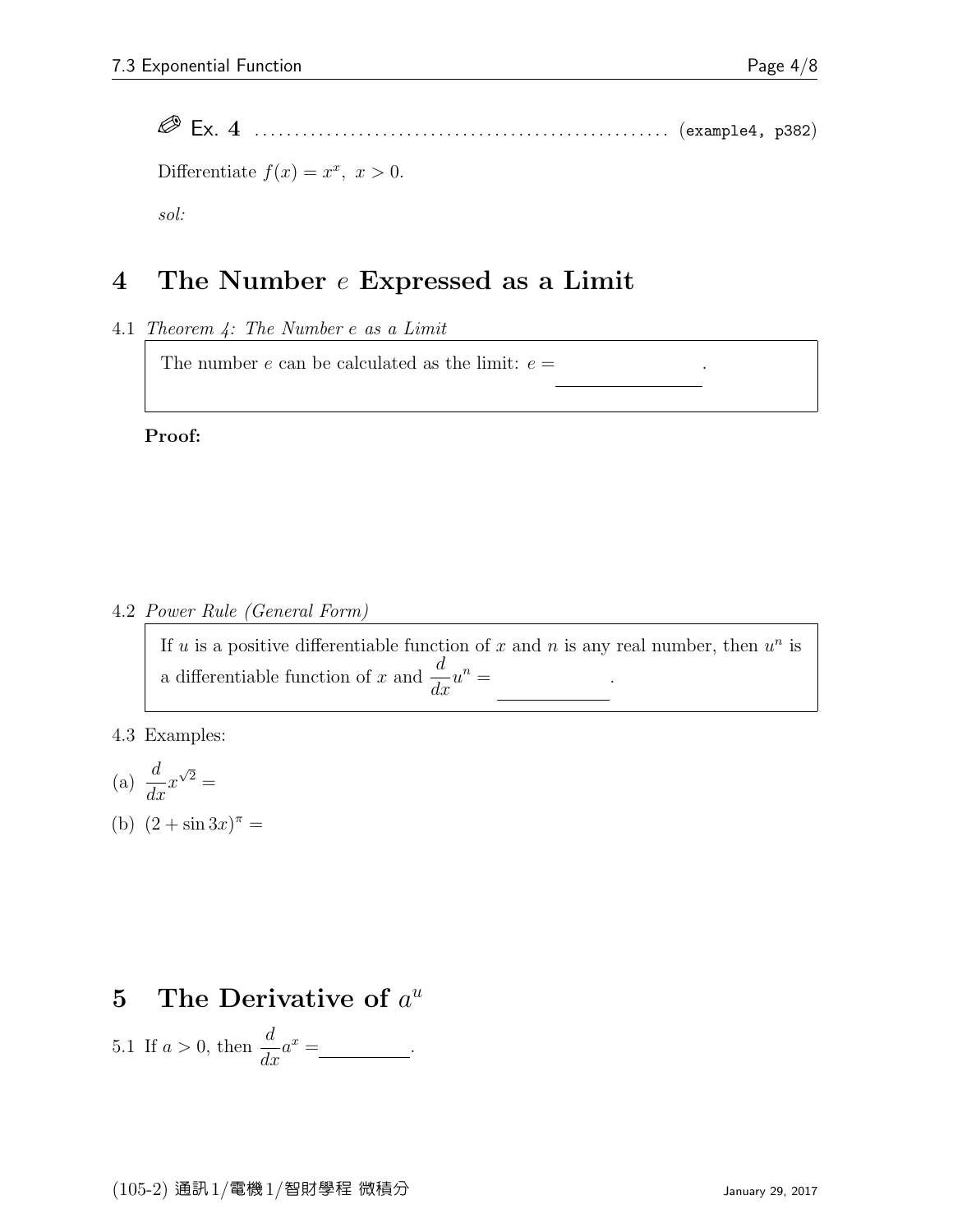#### Proof:

5.2 If  $a > 0$  and u is a differentiable function of x, then  $a^u$  is a differentiable function of x and  $\frac{d}{dx}$  $\frac{u}{dx}a^u =$ d<br>Bar .

5.3 If 
$$
a \neq 1
$$
,  $\int a^u du =$ 

Proof:

Ex. 5 . . . . . . . . . . . . . . . . . . . . . . . . . . . . . . . . . . . . . . . . . . . . . . . . . . . . (example5, p383)

$$
(a) \frac{d}{dx} 3^x =
$$

(b) 
$$
\frac{d}{dx} 3^{-x} =
$$

$$
(c) \frac{d}{dx} 3^{\sin x} =
$$

(d) 
$$
\int 2^x dx =
$$

$$
(e) \int 2^{\sin x} \cos x \, dx =
$$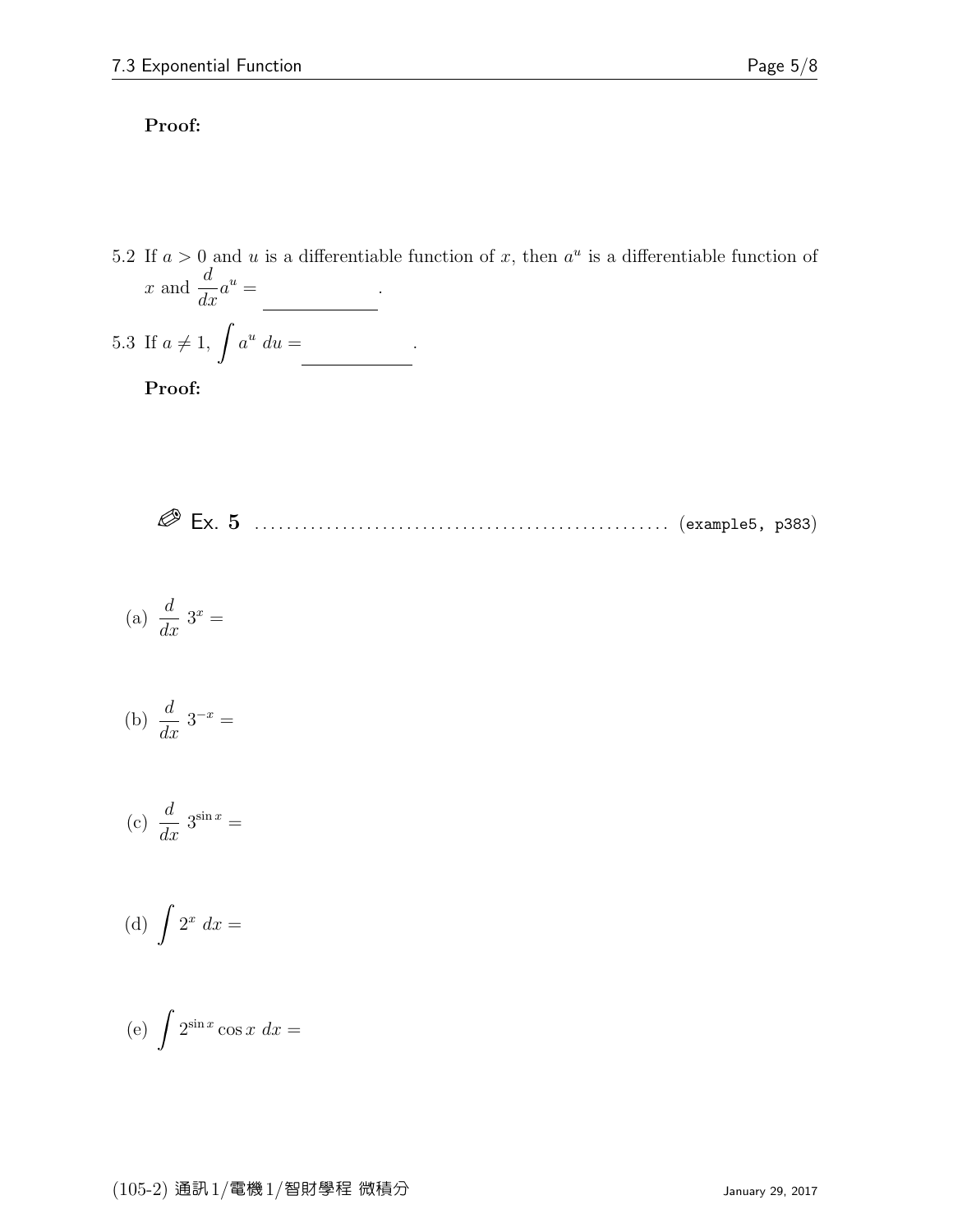### 6 Logarithms with Base  $a$

6.1 Definitions:  $\log_a x$ 

For any positive number  $a \neq 1$ , is the inverse function of  $a^x$ .

6.2 Inverse Equations for  $a^x$  and  $log_a x$ 

 $a^{\log_a x} = \underline{\hspace{2cm}}, \quad x > 0$  $\log_a(a^x) =$   $\_\_\_\_$ ,  $\forall x$ 

<u>lan</u>

6.3  $\log_a x =$ 

Proof:

6.4 Derivatives and Integrals Involving  $\log_a x$ :

$$
\frac{d}{dx}(\log_a u) =
$$

Ex. 6 . . . . . . . . . . . . . . . . . . . . . . . . . . . . . . . . . . . . . . . . . . . . . . . . . . . . (example6, p385)

(a)  $\frac{d}{t}$  $\frac{d}{dx}$  log<sub>10</sub>(3x + 1) =

$$
(b) \int \frac{\log_2 x}{x} \, dx =
$$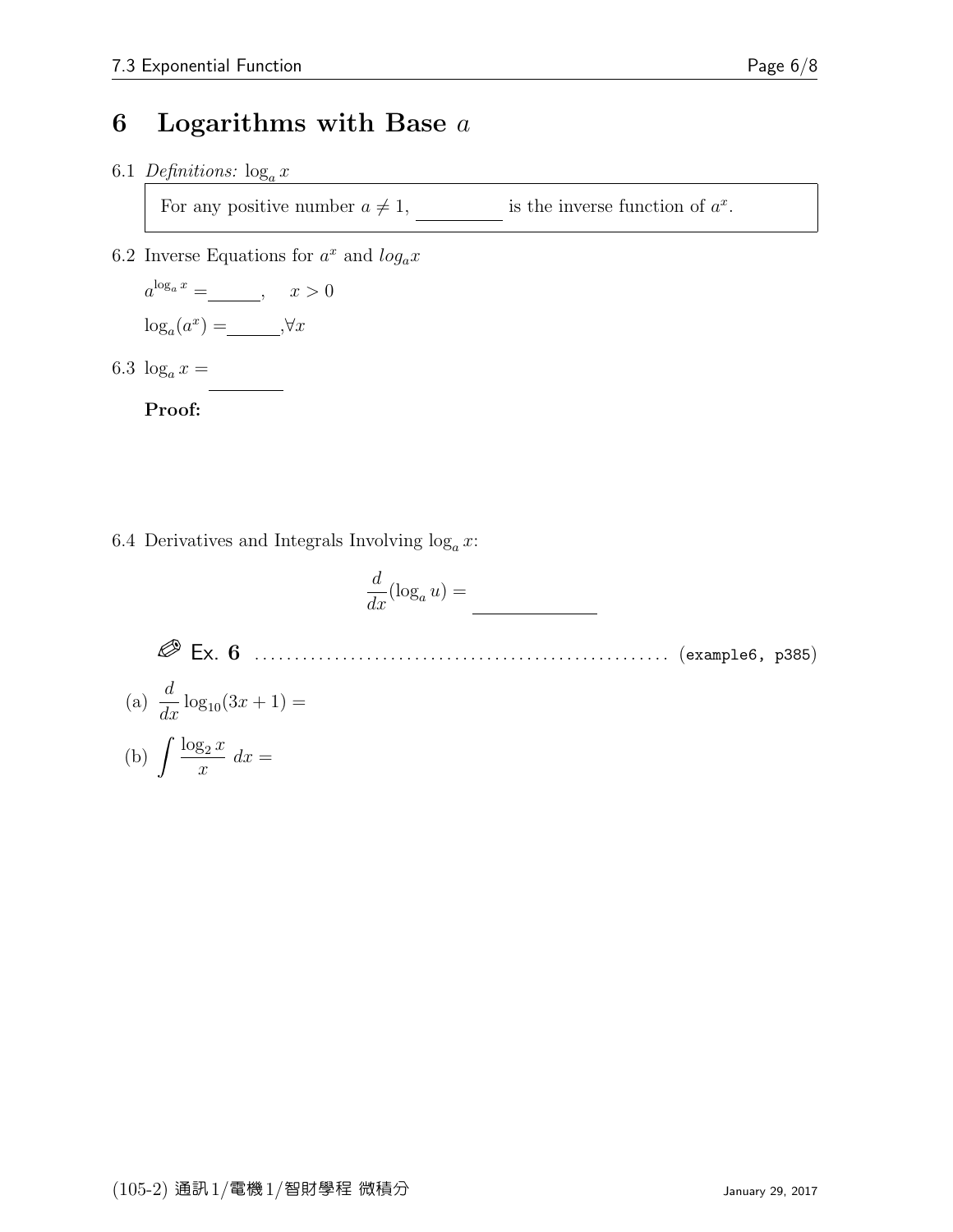# 實習課練習 (EXERCISE 7.3)

- $\Box$  Solve for t.
- **2.** (a)  $e^{-0.01t} = 1000$ , (b)  $e^{kt} = \frac{1}{10}$ , (c)  $e^{(\ln 2)x} = 1/2$ .

$$
4. \ e^{x^2}e^{2x+1} = e^t
$$

 $\Box$  Find the derivative of y with respect to x, t or  $\theta$ , as appropriate.

9. 
$$
y = xe^x - e^x
$$
  
\n14.  $y = \ln(3\theta e^{-\theta})$   
\n20.  $y = \ln(\frac{\sqrt{\theta}}{1 + \sqrt{\theta}})$   
\n24.  $y \int_{e^4 \sqrt{x}}^{e^{2x}} \ln t \ dt$   
\n25.  $\ln y = e^y \sin x$   
\n28.  $\tan y = e^x + \ln x$   
\n $\Box$  Evaluate the integrals.  
\n33.  $\int 8e^{x+1} \ dx$   
\n41.  $\int \frac{e^{1/x}}{x^2} \ dx$   
\n43.  $\int_0^{\pi/4} (1 + e^{\tan \theta}) \sec^2 \theta \ d\theta$   
\n49.  $\int \frac{e^r}{1 + e^r} \ dr$   
\n50.  $\int \frac{dx}{1 + e^x}$ 

 $\Box$  Find the derivative of  $y$  with respect to the given independent variable.

57. 
$$
y = 5^{\sqrt{s}}
$$

$$
72. \, y = \log_3 r \cdot \log_9 r
$$